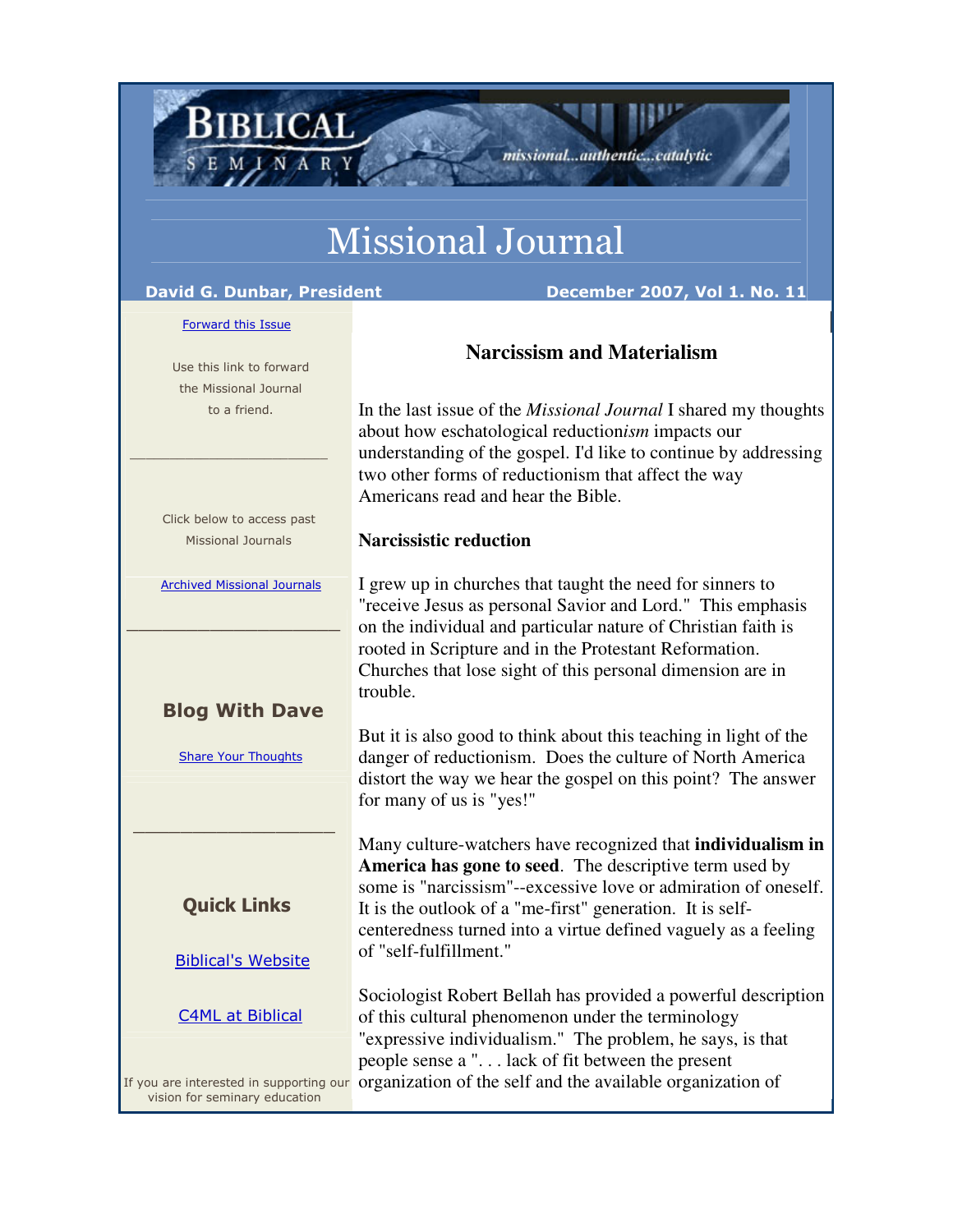| click below<br><b>Institutional Advancement</b> | work, intimacy, and meaning In its own understanding,<br>the expressive aspect of our culture exists for the liberation<br>and fulfillment of the individual. Its genius is that it enables<br>the individual to think of commitments--from marriage and<br>work to political and religious involvement--as enhancements<br>of the sense of individual well-being rather than as moral<br>imperatives." ( <i>Habits of the Heart</i> [Harper and Row, 1985], p.<br>47)                                                                                                                                                                                                                                                                                                                                                |
|-------------------------------------------------|-----------------------------------------------------------------------------------------------------------------------------------------------------------------------------------------------------------------------------------------------------------------------------------------------------------------------------------------------------------------------------------------------------------------------------------------------------------------------------------------------------------------------------------------------------------------------------------------------------------------------------------------------------------------------------------------------------------------------------------------------------------------------------------------------------------------------|
| copyright © 2007 David G. Dunbar                | The problem for our hearing of the gospel in this context is<br>"Christian narcissism"--the disposition to understand<br>salvation as a purely private transaction between God and<br>the sinner. From this perspective the gospel serves to<br>underwrite the personal drive for self-fulfillment. Christian<br>narcissism lacks a biblical understanding of the church as a<br>community of believers committed to the Lord and to one<br>another. Instead, Christian narcissists focus on meeting their<br>own individual needs and evaluate the local congregation by<br>its perceived success in advancing their own spiritual agenda.<br>This obviously turns the congregation primarily into a<br>dispenser of goods and services for spiritual consumers--what<br>I call the "Wal-Martization" of the church. |
|                                                 | Christian narcissism also distorts worship. After all, worship<br>is a God-centered activity; whereas, narcissism is about me.<br>Perhaps this is why so much of what passes for worship today<br>is really emotional self-therapy. We often prefer to tell God<br>about our <i>emotions in worship</i> rather than "declare the praises<br>of him who called you out of darkness into his marvelous<br>light" (1 Peter 2:9). So we tell the Lord we have had a tough<br>week. Life is hard. "I love you, I need you, I'm desperate for<br>you," we sing. God, give us an experience of your presence<br>to help us cope with our frenetic life-styles!                                                                                                                                                               |
|                                                 | But this gets the cart before the horse. As David Fitch points<br>out, authentic worship ". cannot, however, pursue<br>'experience' as an end in itself because we cannot assume a<br>truthful experience without first being shaped by God in<br>worshipThe presenting, remembering, and re-presenting<br>of God through the Word and the Table comes first to the<br>congregation, which then in turn responds." (The Great<br>Giveaway [Baker, 2005], p. 111)                                                                                                                                                                                                                                                                                                                                                      |
|                                                 | All of this takes us back to our original question: What does it<br>mean for us to hear the gospel <i>again for the first time</i> ? It<br>means we hear the story as a grand narrative of God's purpose<br>from eternity to eternity. It is this drama that Jesus sums up in<br>the phrase "the gospel of the kingdom." It is not a privatized                                                                                                                                                                                                                                                                                                                                                                                                                                                                       |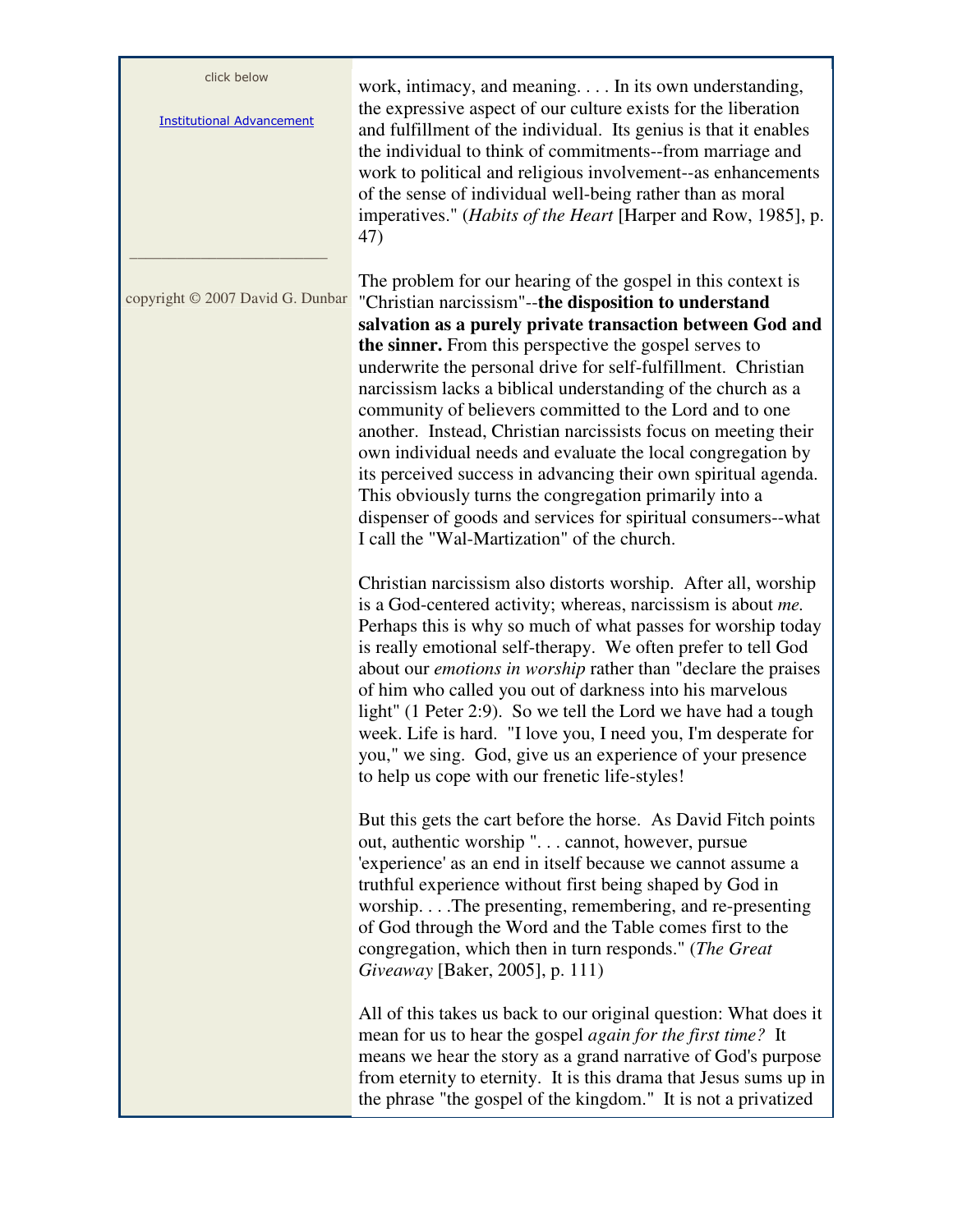gospel, a transaction between God and me. It is rather the action of the eternal triune God who is on a mission to reconcile the world to himself.

Jesus calls me to participate in this mission. I do so by "receiving Christ as personal savior" AND by entering into a community of disciples (his body) who together share in the resurrected life of Jesus. In this body he is the head and I am one member among many. **The story is no longer about me but about him and his people, who are now on mission to the world.** For the narcissist this is a frightening reversal, and one that we would prefer to avoid.

#### **Materialist reduction**

Jesus had tough words for the wealthy. Think of his words to the rich young ruler to "sell everything you have and give to the poor . . . then come, follow me" (Luke18:22). Or consider his "woe to you who are rich, for you have already received your comfort" (Luke 6:24). The inauguration of the Lord's ministry is framed by the words of the prophet Isaiah: "the Spirit of the Lord is on me, because he has anointed me to preach good news to the poor" (Is. 61:1; Luke 4:18).

It is not surprising that the wealthiest culture in the history of the world would be uncomfortable with this aspect of the gospel. We prefer ignoring this teaching or, if we cannot ignore it, domesticating it. Yes, we say to ourselves, Jesus said these things but we know that wealth and possessions are not the real problem. It is our *attitude* toward money and things that Jesus is really concerned about. After all, Abraham was a wealthy guy, etc., etc. In some circles we are even told that God wants us to be rich. Financial success is part of the gospel!

Now my point is not to argue against a nuanced understanding of the biblical teaching about wealth and possessions. Nor is is to set a Christian standard for "maximum earned income" or to advise you to give away your retirement savings.

Rather, my concern is that as well-off western Christians we should not get comfortable with the Lord's teaching about wealth. His first hearers were shocked by his teaching ("who then can be saved?!). But we are not shocked. That we are so comfortable with his words suggests that there is some serious reductionism taking place.

Our culture is driven by the "need" to spend, acquire, and